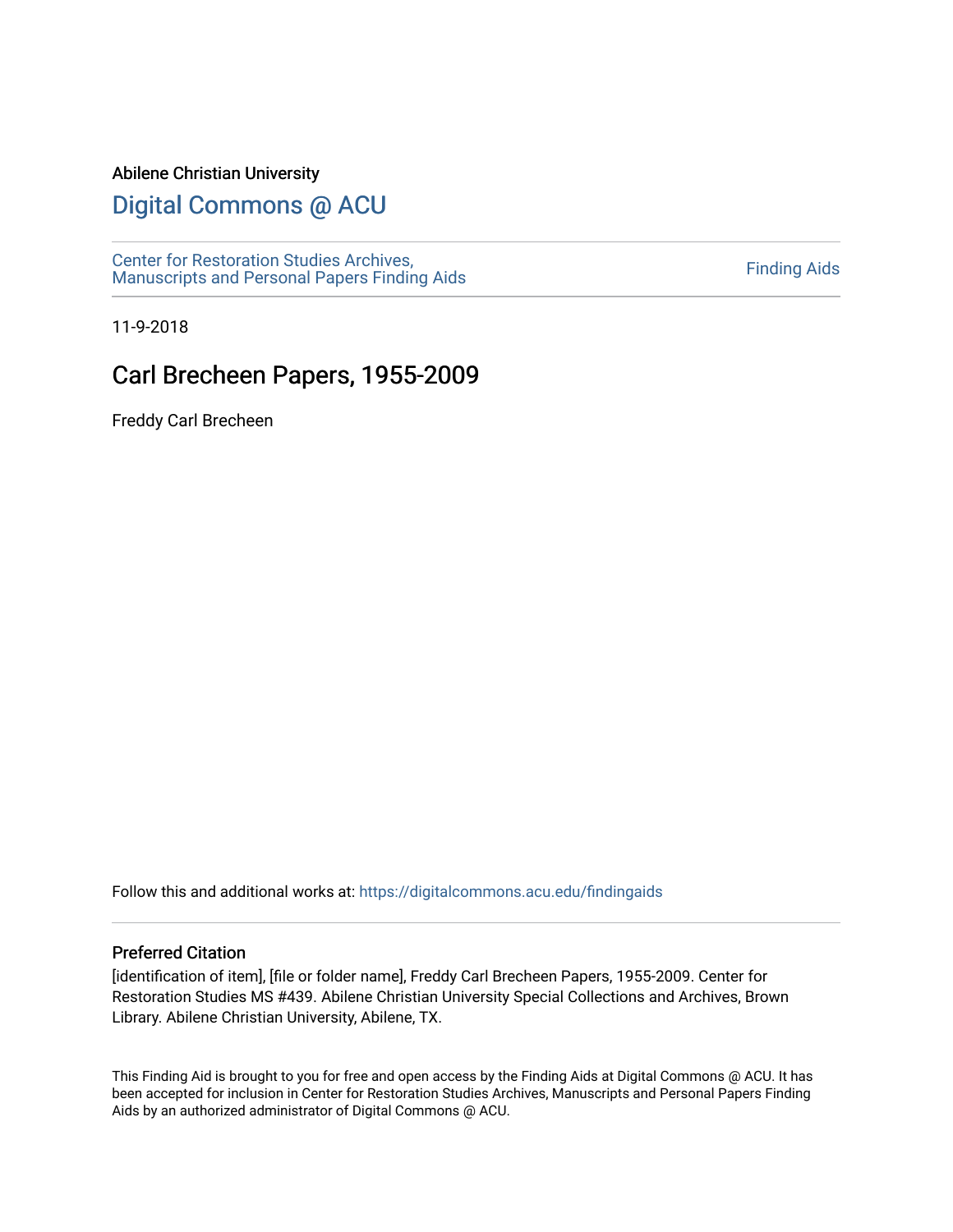# **Freddy Carl Brecheen Papers, (1955-2009)**

Center for Restoration Studies Manuscripts #439

Abilene Christian University Special Collections and Archives Brown Library Abilene Christian University Abilene, TX 79699-9208

2 February 2021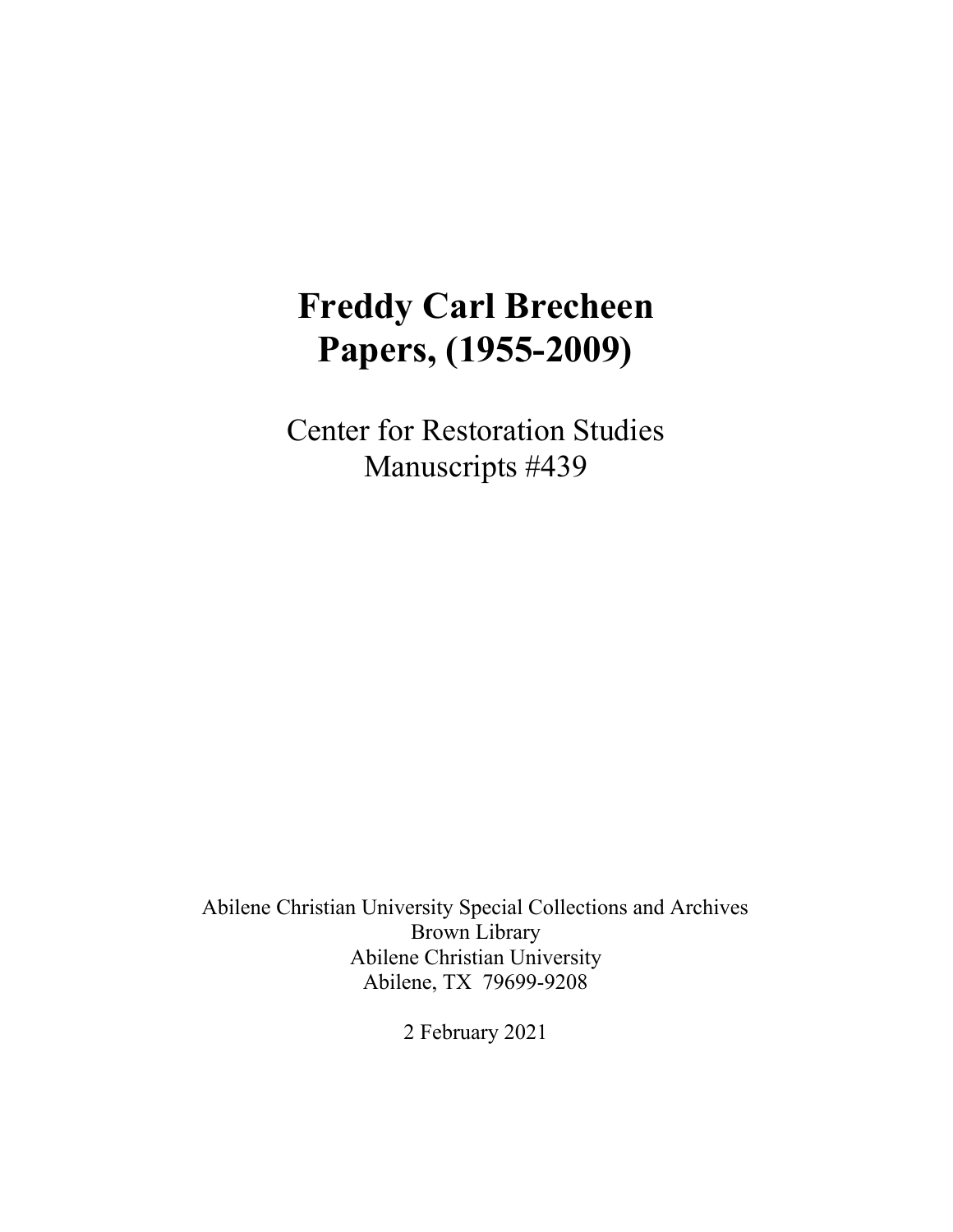## **About this collection**

**Title:** Freddy Carl Brecheen Papers

**Creator:** Freddy Carl Brecheen

**Identifier/Call Number:** Center for Restoration Studies Manuscripts #439

**Physical Description:** 13 linear feet (13 boxes)

**Dates (Inclusive):** 1955-2009

**Dates (Bulk):** 1955-2009

**Location:** Center for Restoration Studies

**Language of Materials:** English

**Scope and Content Note:** Thirteen boxes of awards, media, sermon and class note material, and correspondence.

**Biographical Note:** Freddy Carl Brecheen was born November 26, 1929. He grew up in Hollis, Oklahoma, and went on to Abilene Christian College. He went on to earn additional graduate degrees from Harding University and Southwestern Baptist Theological Seminary. He married Ethelyn "Smitty" Smith on October 21, 1952. The couple had three children. Carl Brecheen preached throughout Arkansas and Texas before settling in Abilene. He worked at ACU for 46 years as a professor of Bible and was active in the campus community life as director of ACU's Bible Teachers Workshop from 1966-1990s and ACU's Lectureship (now Summit) from 1970-1993. Brecheen died December 19, 2019.<sup>1</sup>

#### **Administrative Information**

**Immediate Source of Acquisition:** Ethelyn "Smitty" (Smith) Brecheen **Date of Acquisition:** 26 July 2016 **Accession Number:** R 2016.048 **Date of Accession:** 8 December 2016 **Accessioned by:** Sarah Dillinger and Jeaniece Silas **Processor and Date of Processing:** Sarah Dillinger and Jeaniece Silas, 8 December 2016 **Finding Aid Creator and Date:** Sarah Dillinger and Jeaniece Silas, 8 December 2016 **Finding Aid Update:** Mac Ice and Amanda Dietz, 2 February 2021

<sup>1</sup> For more information about Carl Brecheen, see "ACU Remembers: Dr. Carl Brecheen" by Dr. Cheryl Mann Bacon, *ACU Today*, December 19, 2019.

https://acu.today/2019/12/19/acu-remembers-dr-carl-brecheen/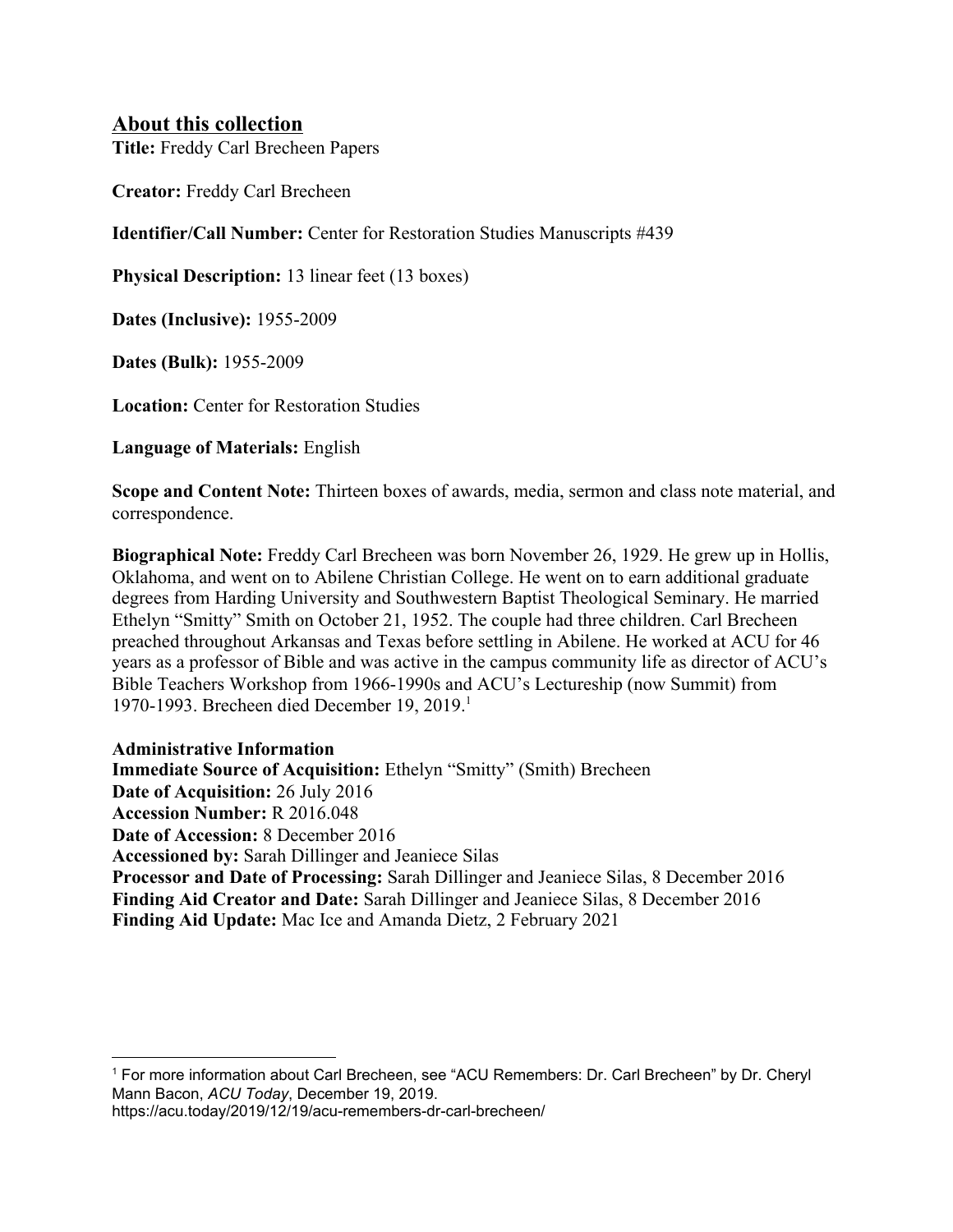## **Using this collection**

**Processing Status:** Processed

**Conditions Governing Access:** Materials are housed in the Abilene Christian University Special Collections and Archives, Brown Library, Abilene Christian University in Abilene, Texas and are non-circulating. Access is available during normal business hours; prior appointments are preferred.

**Conditions Governing Use:** Materials are housed in the Abilene Christian University Special Collections and Archives, Brown Library, Abilene Christian University in Abilene, Texas and are non-circulating. Access is available during normal business hours; prior appointments are preferred.

**Preferred citation:** [identification of item], [file or folder name], Freddy Carl Brecheen Papers, 1955-2009. Center for Restoration Studies MS #439. Abilene Christian University Special Collections and Archives, Brown Library. Abilene Christian University, Abilene, TX.

**Copyright notice:** Unless transferred in writing to Abilene Christian University, copyright is retained by the authors of these materials, or their descendants, as stipulated by United States Copyright Law (Title 17 US Code). Researchers are responsible for using these materials in conformance with copyright law.

**Arrangement of Materials:** These papers are arranged into four series: Series I: Awards; Series II: Media; Series III: Sermon and Class Note Material; and Series IV: Correspondence.

#### **Separated Materials:** none

#### **Subjects and Keywords**

Churches of Christ -- History --  $20<sup>th</sup>$  century Churches of Christ -- Texas – Abilene Manuscripts Abilene Christian College Abilene Christian University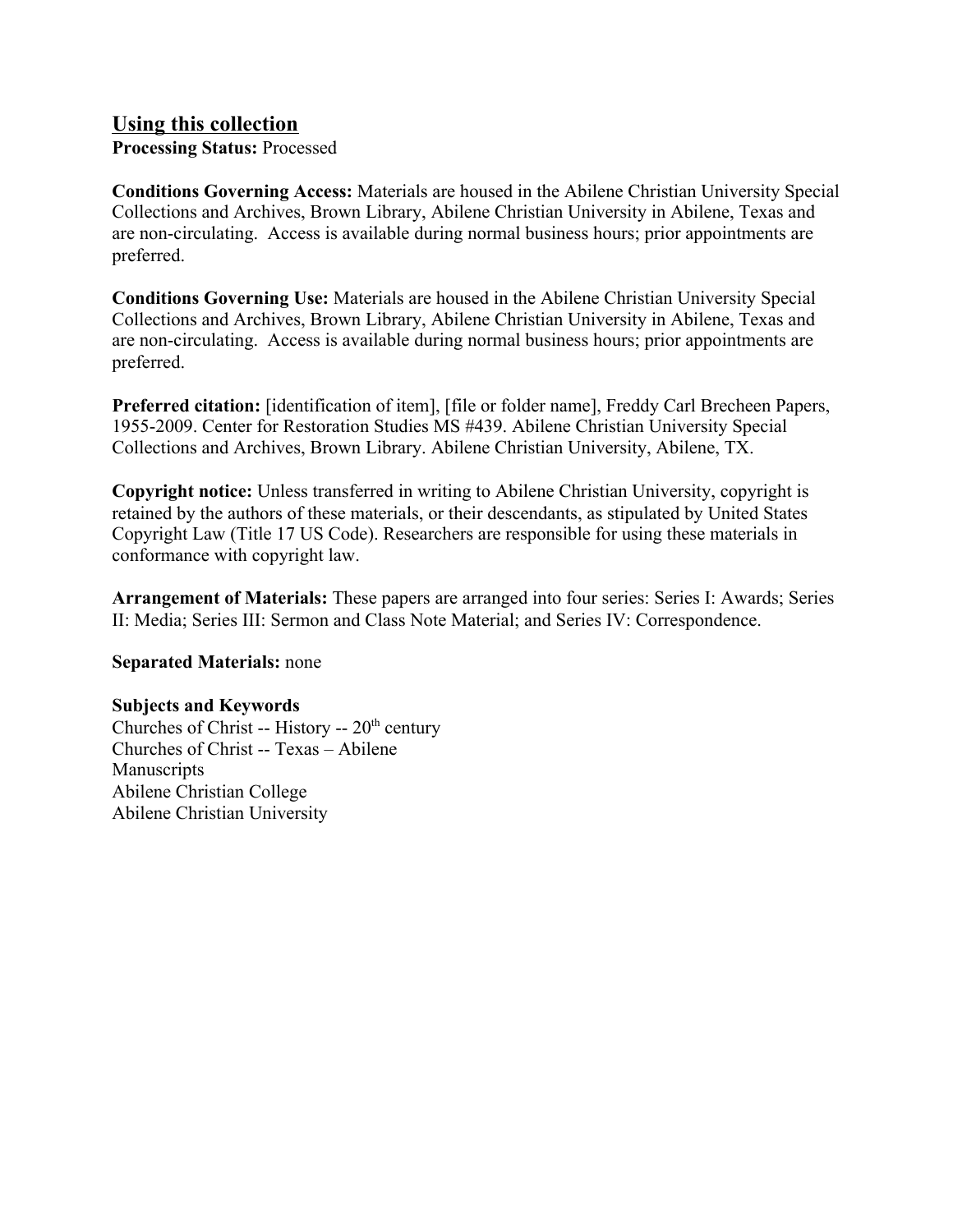# **Inventory**

**Box 1** [First Folder] Finding Aid

## **Series I: Awards**

Director of 29th annual Bible Teacher's Workshop - Madison Church of Christ Madison,TN July 27,1983 Appreciation - 40th year of teaching at ACU Appreciation- 30 years as director of ACU Bible Teacher's Workshop July 21, 1996 Masters of Arts Diploma June 2,1955 Ohio Valley University School of Biblical Studies Recognition April 4,2006 Pepperdine University Distinguished Christian Service Award - Carl and Smitty Brecheen April 27,1990 at The 47th Annual Bible Lectureships

## **Box 2**

Diploma:Masters of Religious Education May 31,1956 - Harding University Diploma:Doctor of Religious Education January 21,1965 - Southwestern Baptist Theological Seminary ACU Center for Adolescent Studies 1st Annual Award - Dr. Carl Brecheen and Dr. Paul

Faulkner

## **Box 3**

Certificate of Appreciation from ACU February 21,1993 Excellence in Christian Education Award from Fort Worth,Tx January 20,1998 Excellence in Mass Communication Evangelism from ACU February 21,1989 - Dr. Carl Brecheen and Dr. Paul Faulkner Barnabas Award July 7,2005 - Carl and Smitty Brecheen from Lipscomb University

## **Box 4**

Excellence in Education Award from Sweet Publishing February 18, 1991 Madison Church of Christ Special Award July 25,1973 - Dr.Carl Brecheen Intercollegiate Teacher of the Year 1983-1984 from The College of Business Administration **ACU** Minister of Education College Church of Christ 1961-1974 - Carl Brecheen

## **Box 5**

Lectureship Legacy Award from ACU February 20, 2006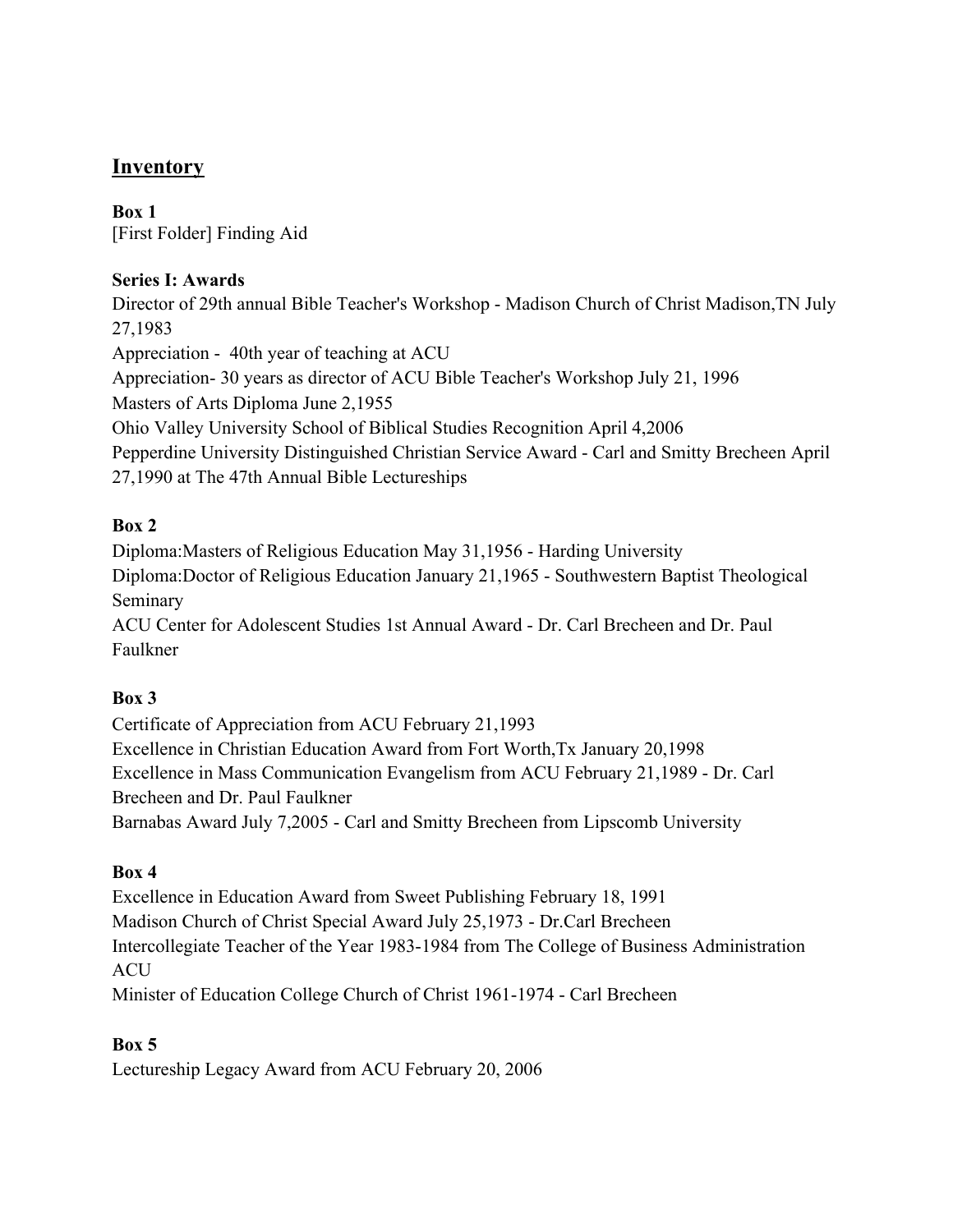Appreciation: Family Outreach Ministry Herald of Truth September 28, 1990 - Dr. Carl Brecheen Appreciation: From Highland Church of Christ Abilene, Tx - Carl and Smitty Brecheen

20th Century Christian Leadership Award February 23, 1983 - Dr. Carl Brecheen

## **Series II: Media**

#### **Box 1**

Bible Collection Moses Joseph David Samson & Delilah Jacob Abraham Other Movies **JESUS** The last Days of JESUS

## **Box 2**

Marriage Enrichment Seminar 1, 5- 8 Marriage Enrichment Seminar 2000 Episodes 1-6 , Sessions 1 & 2 Marriage Enrichment Video Series Volumes 3-4 Marriage Enrichment Sessions 4-6 Abilene Christian University Carl & Smitty Brecheen and Paul & Gladys Faulkner Christian Service Award

#### **Series III. Sermon and Class Note Material**

## **Box 1**

6 black binders of notes

## **Box 2**

6 black binders of notes labeled 2-5, 8-9 and Youth Series

## **Box 3**

Blue Binder Red notebook 4 green notebooks 1 light blue notebook 1 dark blue notebook Class for Pre-Marriage